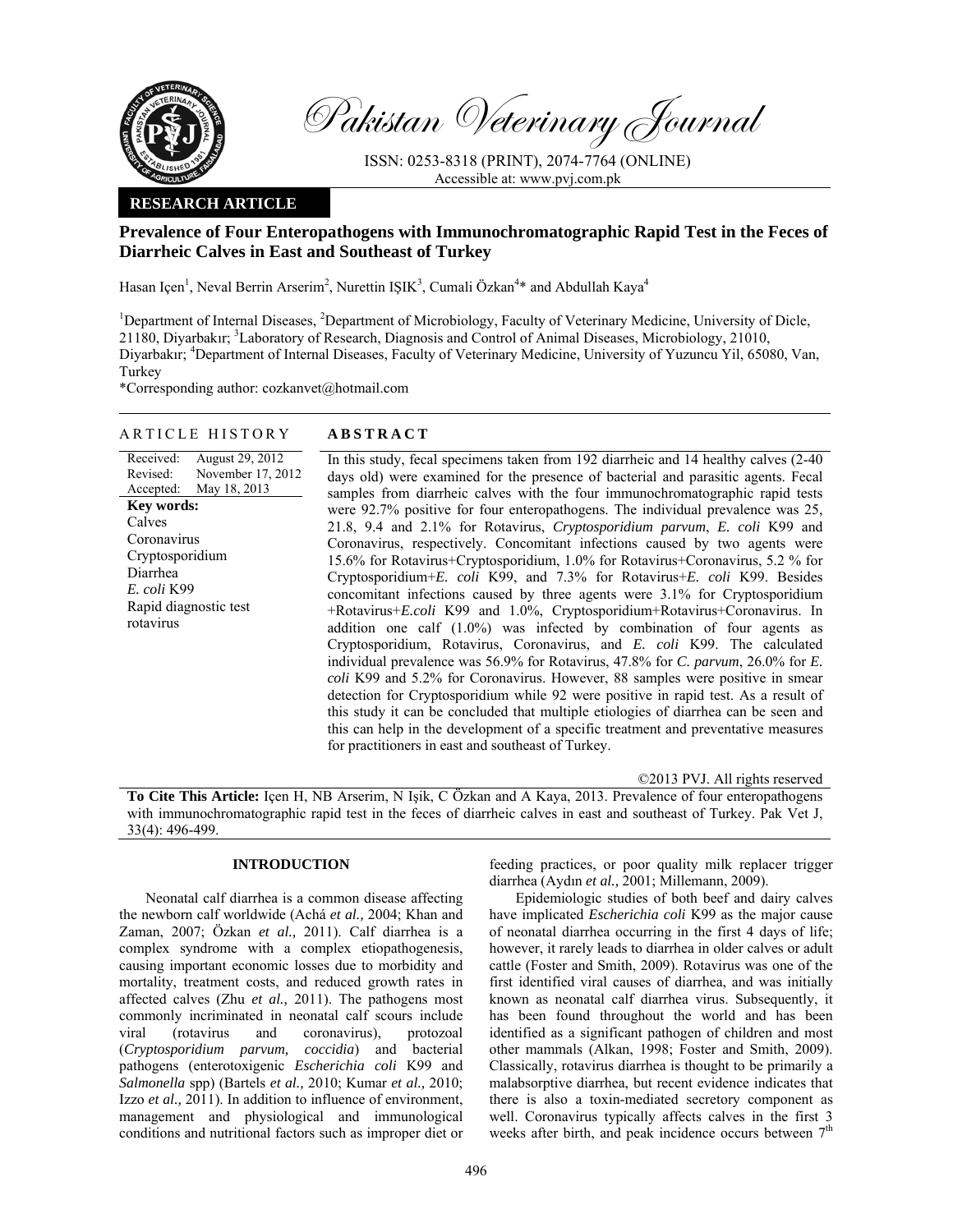and  $10<sup>th</sup>$  days. The virus is ingested from the environment, which is contaminated by other calves or adult cattle (Torres-Medina *et al.,* 1985).

Clinical signs begin approximately 2 days later and continue for 3 to 6 days (Torres-Medina *et al.,* 1985). Among protozoan, *Cryptosporidium spp.* is frequently seen in calves with or without diarrhea. Calves infected by cryptosporidium have ranged from one to three weeks after birth (Bhat *et al.,* 2012).

Several diagnostic methods are used to detect enteropathogenic agents. Diagnosis is done through collecting feces of animals suffering from diarrhea by a rectal swab or collecting intestinal contents (Busato *et al.,*  1998) and using laboratory diagnostic tests such as direct electron microscopic test, Enzyme-linked immunosorbent assay (ELISA), latex agglutination, polyacrylamide gel electrophoresis (PAGE), reverse transcription polymerase chain reaction, and also immuno-electron microscopy (Cho *et al.,* 2010).

The aim of this study was to investigate the prevalence of Rotavirus, Coronavirus, *E. coli* K99 and Cryptosporidium in neonatal calves diarrhea in dairy farms in east and southeast of Turkey by rapid test.

#### **MATERIALS AND METHODS**

In this study, 206 fecal samples from 192 diarrheic calves (from nine different farms within 24-48 h of onset of clinical signs from non-treated calves up to 2-40 days after birth) and 14 heathy calves were collected directly from the rectum in sterile plastic bottles and submitted to the laboratory in the same day. All the faecal samples were tested for the presence of Rotavirus, Coronavirus, Cryptosporidium and *E. coli* K99 by a commercial immunochromatography rapid test (Rainbow Calf Scour 4, Bio-X Diagnostics, Belgium), (Klein *et al.,* 2009) following manufacturer's instructions. After 10 minutes, the results were read. In the test red lined strip, yellow lined strip, blue lined strip, green lined strip were corresponds to rotavirus, coronavirus, *E. coli* attachment factor K99 and *C. parvum* respectively. Moreover, fecal samples were also tested for the presence of Cryptosporidium. Smears were made from nonconcentrated faecal samples on glass slides for oocysts detection and oocysts were detected microscopically using Ziehl-Neelsen staining method.

### **RESULTS AND DISCUSSION**

From November 2010 to November 2011, 206 fecal samples were collected from 9 farms. The analyses of the fecal samples with the immunochromatographic rapid test were positive for in 92.7% of the fecal samples in diarrheic calves. In healthy group (n=14) enteropathogens were detected as Cryptosporidium in one sample and rotavirus in two samples. The prevalence of individual or concomitant agents is shown in Table 1. Also the results of enteropathogens detection in the calves with different life durations are shown in Table 2. In addition, 88 samples were positive in smear detection for Cryptosporidium while 92 were positive in rapid test.

Diarrhea in neonatal calves is one of the major problems in Turkey and also in many other countries, but

**Table 1:** Detection of enteropathogen(s) in the diarrheic dairy calves studied (n: 192) through immune-chromatic test in the faecal material.

| Enteropathogen(s) detected                        | Number          | %     |
|---------------------------------------------------|-----------------|-------|
| None                                              | 14              | 73    |
| Cryptosporidium only                              | 42              | 21.8  |
| Rotavirus only                                    | 48              | 25.0  |
| Coronavirus only                                  | 4               | 2.1   |
| E. coli K99 only                                  | 18              | 9.4   |
| Rotavirus+Cryptosporidium                         | 30              | 15.62 |
| Cryptosporidium+E. coli K99                       | 10              | 5.2   |
| Rotavirus+Coronavirus                             | 2               | 1.0   |
| Rotavirus+E. coli K99                             | $\overline{14}$ | 7.3   |
| Cryptosporidium+Rotavirus+E. coli K99             | 6               | 3.1   |
| Cryptosporidium+Rotavirus+Coronavirus             | 2               | 1.0   |
| Cryptosporidium+Rotavirus+Coronavirus+E. coli K99 | 2               | 1.0   |

there have been few studies, carried out for the pathogens causing this problem (Erdoğan *et al.,* 2003; Luginbühl *et al.,* 2005). Diagnostic testing for the etiologic agent responsible for diarrhea can only be performed in the laboratory because clinical signs do not allow differentiation of the causal microorganisms (Nussbaum *et al.,* 1998). The rapid detection of these pathogens should assist in treatment management. Although electron microscopy, virus culture on cell monolayers, PAGE, ELISA, and flotation techniques complemented by staining allow detection of rotavirus, coronavirus, *E. coli*, and *Cryptosporidium,* these methods are quite complicated require specialized equipment, and a regular time period (García *et al.,* 2000). They are, nevertheless, considered the gold standard for comparisons among different methods. In addition a new diagnostic method has been developed based on lateral immunochromatography test for Rotavirus, Coronavirus, *E. coli* f5 (K99), Cryptosporidium detection (Cho *et al.,* 2012). It has the advantage of not requiring special equipment or expertise and, therefore, it is suitable for small laboratories and field research (Klein *et al.,* 2009).

The most farms which included in this study have gaps in management and overcrowding, contaminated lots, calving heifers and cows together, cold temperatures. All this stressful to the newborn calf caused to increase its exposure to infectious agents.

In a study (De Graaf *et al.,* 1999) done for diarrheic calves in Belgium it is estimated that the prevalence of *E. coli*, Rotavirus, Coronavirus and *C. parvum* as 4, 20, 8 and 31%, respectively. In a recent Swiss study on diarrheic calves, the prevalence for these enteropathogens was 6, 59, 8 and 55%, respectively (Uhde *et al.,* 2008). For a similar study in Germany, these prevalence were 3, 43, 46 and, 0% respectively (Luginbühl *et al.,* 2005). In another study (Bartels *et al.,* 2010) performed among young dutch dairy calves the prevalance of enteropathogen were obtained as 2.6% for *E. coli*, 17.7% for Rotavirus, 3,1% for Coronavirus and 27.8% for Cryptosporidiosis. According to the prevalance of enteropathogen in Brazil were 25.1% for Rotavirus, 21.3% for Cryptosporidiosis, and 34.9% for *E. coli* (Langoni *et al.,* 2004). The results of present study, with detection rates of Rotavirus 25%, Cryptosporidiosis 21.8%, *E. coli* 9.4% and Coronavirus 2.1%, respectively were similar to the results obtained by the previously researcher (Luginbühl *et al.,* 2005; Bartels *et al.,* 2010).

Erdoğan *et al.* (2003) 19% for Rotavirus, 1% for Coronavirus, Gülyaz *et al.* (2010) indicated 27.1% for Rotavirus were determined in different survey about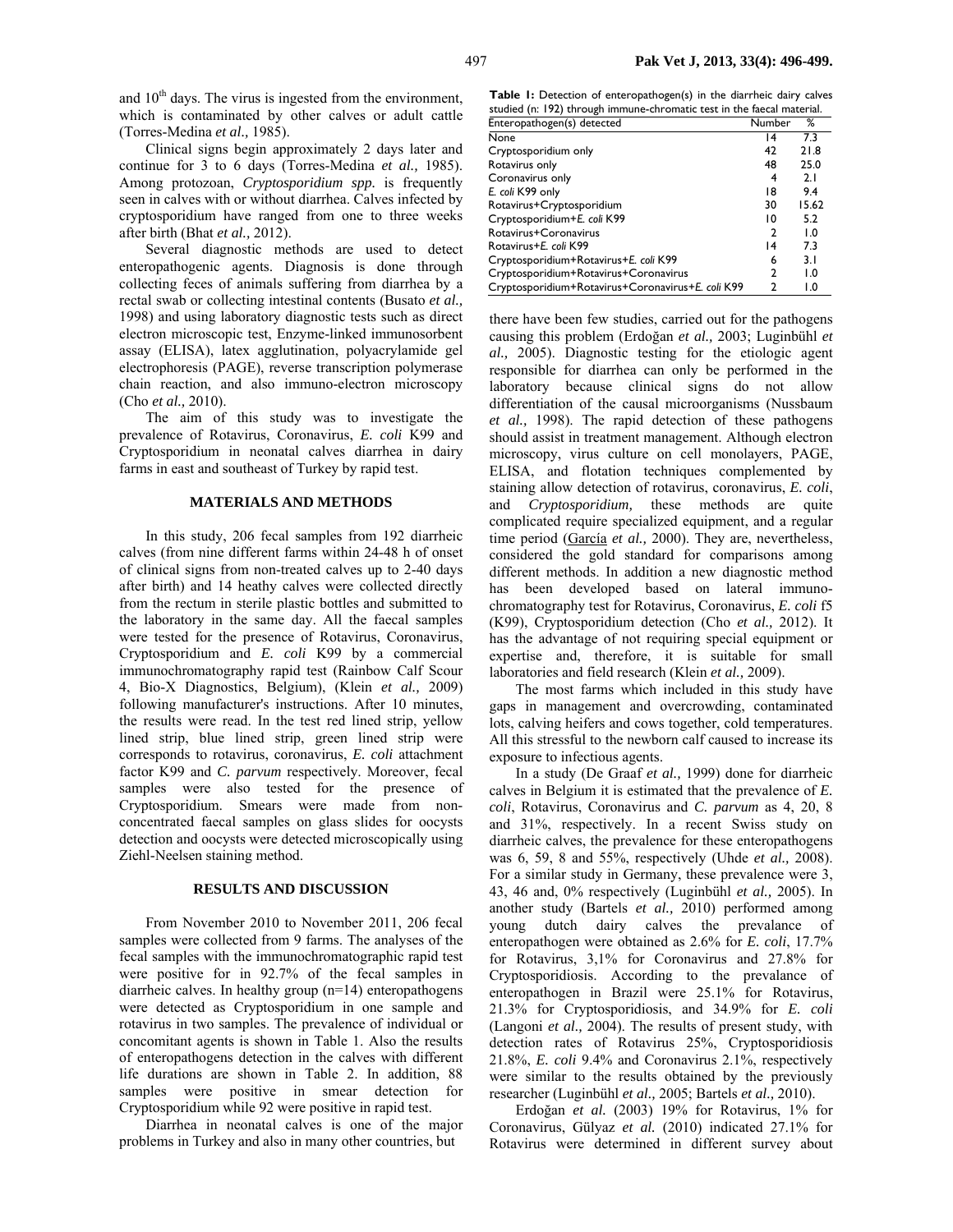**Table 2:** Detection of four enteropathogen(s) in the different age-groups of diarrheic calves

| Enteropathogen(s) detected                        | Age of diarrheic calves (Days) |                 |                |      |                |      |                             |                         |
|---------------------------------------------------|--------------------------------|-----------------|----------------|------|----------------|------|-----------------------------|-------------------------|
|                                                   | $1-10$ (n=60)                  |                 | $10-20$ (n=60) |      | $20-30$ (n=54) |      | 30-40 ( $n=18$ ) ( $n=60$ ) |                         |
|                                                   |                                |                 | $(n=60)$       |      | $(n=60)$       |      |                             |                         |
|                                                   | No.                            | %               | No.            | %    | No.            | %    | No.                         | %                       |
| None                                              | 4                              | 6.6             |                | 3.3  | 4              | 7.4  |                             | 22.2                    |
| Cryptosporidium only                              | ь                              | $\overline{10}$ | 18             | 30   | 4              | 25.9 |                             | 22.2                    |
| Rotavirus only                                    | 20                             | 33.3            | 12             | 20   | 12             | 22.2 |                             | 22.2                    |
| Coronavirus only                                  |                                |                 |                |      |                | 7.4  |                             |                         |
| E. coli K99 only                                  | 10                             | 16.6            | 6              | 10   |                | 3.7  |                             |                         |
| Cryptosporidium+Rotavirus                         | 10                             | 16.6            | ، 4            | 23.3 |                | 7.4  |                             | $  \cdot  $             |
| Cryptosporidium+E. coli K99                       |                                |                 |                | 3.3  | n              | 11.I |                             | 11.1                    |
| Rotavirus+Coronavirus                             |                                |                 |                |      |                | 3.7  |                             |                         |
| Rotavirus+E. coli K99                             | n                              | 10              |                | 3.3  |                | 7.4  |                             | $\mathsf{H}.\mathsf{I}$ |
| Cryptosporidium+Rotavirus+E. coli K99             |                                | 6.6             |                | 3.3  |                |      |                             |                         |
| Cryptosporidium+Rotavirus+Coronavirus             |                                |                 |                | 3.3  |                |      |                             |                         |
| Cryptosporidium+Rotavirus+Coronavirus+E. coli K99 |                                |                 |                |      |                |      |                             |                         |

neonatal diarrhea of calves in Turkey. In the present study only Rotavirus 25% and with concomitant agent were 53.1% in diarrhea and 14.3 % in healthy calves in this study. The importance of Rotavirus in the etiology of diarrhea is confirmed. The results obtained for Rotavirus in this study are higher than the previous studies while Coronavirus results were similar (Erdoğan *et al.,* 2003; Gülyaz *et al.,* 2010). *Cryptosporidium* is an important protozoan parasite that causes diarrhea in neonates and young bovine as this protozoan is hard to treat and can be found in animals with or without diarrhea (Díaz-Lee *et al.,* 2011). The prevalance of cryptosprodium 21.8% and with concomitant agent were 47.8% in calves with diarrhea and 7.1% in healthy calves in this study. Díaz-Lee *et al.*  (2011) reported prevalence of cryptosprodium as 49.8% with Ziehl-Neelsen staning methods in calves with diarrhea in Chile while Soltane *et al.* (2007) reported as 86.7% in Tunisia. Also Aydın *et al.* (2001) stated this ratio 5.94% in Kars district and Gül *et al.* (2008) reported as 13.2% in Van district in Turkey. This study demonstrated that the prevalence of Cryptosporidium in dairy calves was higher than the studies performed by Aydın *et al.* (2001) and Gül *et al.* (2008) in Turkey while it was in agreement with Díaz-Lee *et al.* (2011) and lower than Soltane *et al.* (2007). It may be related to better overall management on the farms as a result of good hygiene practices. The diarrhea syndrome has a complex aetiopathogenesis, because of various infectious agents. Günes *et al.* (2004) reported that *E. coli* O157 was detected in the 5.8% faeces of the diarrheaic calves by ELISA. However, De La Fuente *et al.* (1998) determined that *E. coli* f5 was detected in the 11.9% faeces of the diarrheaic calves by antigen ELISA. Ok *et al.* (2009) reported that *E. coli* K99 was detected not only as 13.4% in the diarrheaic calves but also as 5.6% in the healthy calves by ELISA. The prevalance of *E. coli* K99 concomitant agent were 27.0% in calves with diarrhea. In this study the percentage of *E. coli* K99 in diarrhoeic calves was higher than the results reported by some researchers (Güneş *et al.,* 2004; Ok *et al.,* 2009). These differences in incidence rates among the studies may be attributed to different diagnostic methods used farm management practices exercised in different regions and related to aging of calf.

**Conclusion:** As a result, findings in this study show that rotavirus, coronavirus, cryptosporidiosis and *E. coli* play a role in the aetiology agents of diarrhea in the neonatal

calves. Identification of the possible causative agent in outbreaks of diarrhea is important because it allows targeted preventative measures such as vaccination and identification of possible risk factors or sources of infection. The multiple etiologies of diarrheas and the importance of microbiological diagnosis relating to the research of different enteropathogens of diarrheas in calves can help better understanding of their etiology, epidemiology and the development of a specific treatment and preventative measures for practitioners in east and southeast of Turkey. The rapid immunochromatographic assays test kit may be useful as a diagnostic tool in identification and characterization of *E. coli* isolated from calves. Also it is worth applying to field diagnosis for Rotavirus, Coronavirus, Cryptosporidiosis and *E. coli* K99.

#### **REFERENCES**

- Achá SJ, I Kühn, P Jonsson, G Mbazima, M Katouli and R Möllby, 2004. Studies on calf diarrhoea in Mozambique: Prevalence of bacterial pathogens. Acta Vet Scand, 45: 27-36.
- Alkan F, 1998. The role of rota- and corona viruses in calf diarrhea. Ankara Univ Vet Fak Derg, 45: 29-37.
- Aydın F, S Umur, G Gökçe, O Genç and MA Güler, 2001. The isolation and identification of bacteria and parasites from diarrhoeic calves in Kars district. Kafkas Univ Vet Fak Derg, 7: 7-14.
- Bartels CJ, M Holzhauer, R Jorritsma, WA Swart and TJ Lam, 2010. Prevalence, prediction and risk factors of enteropathogens in normal and non-normal faeces of young Dutch dairy calves. Prev Vet Med, 93: 162–169.
- Bhat SA, PD Juyal and LD Singla, 2012. Prevalenca of cryptosporidiosis in neonatal buffalo calves in Ludhiana district of Punjab, India. Asian J Anim Vet Adv, 7: 512-520.
- Busato A, T Lentze, D Hofer, A Burnens, B Hentrich and C Gaillard, 1998. A case control study of potential enteric pathogens for calves raised in cow-calf herds. J Vet Med B, 45: 519-528.
- Cho YI, WI Kim, S Liu, JM Kinyon and KJ Yoon, 2010. Development of a panel of multiplex real-time polymerase chain reaction assays for simultaneous detection of major agents causing calf diarrhea in feces. J Vet Diagn Invest, 22: 509-517.
- Cho YI, D Sun, V Cooper, G Dewell, K Schwartz and KJ Yoon, 2012. Evaluation of a commercial rapid test kit for detecting bovine enteric pathogens in feces. J Vet Diagn Invest, 24: 559–562.
- De Graaf DC, E Vanopdenbosch, LM Ortega-Mora, H Abbassi and JE Peeters, 1999. A review of the importance of cryptosporidiosis in farm animals. Int J Parasitol, 29: 1269-1287.
- De La Fuente R, A García, JA Ruiz-Santa-Quiteria, M Luzón, D Cid, S García, JA Orden and M Gómez-Bautista, 1998. Proportional morbidity rates of enteropathogens among diarrheic dairy calves in central Spain. Prev Vet Med, 36: 145-152.
- Díaz-Lee A, R Mercado, EO Onuoha, LS Ozaki, P Muñoz , V Muñoz , FJ Martínez and F Fredes, 2011. Cryptosporidium parvum in diarrheic calves detected by microscopy and identified by immunochromatographic and molecular methods. Vet Parasitol, 176: 139-144.